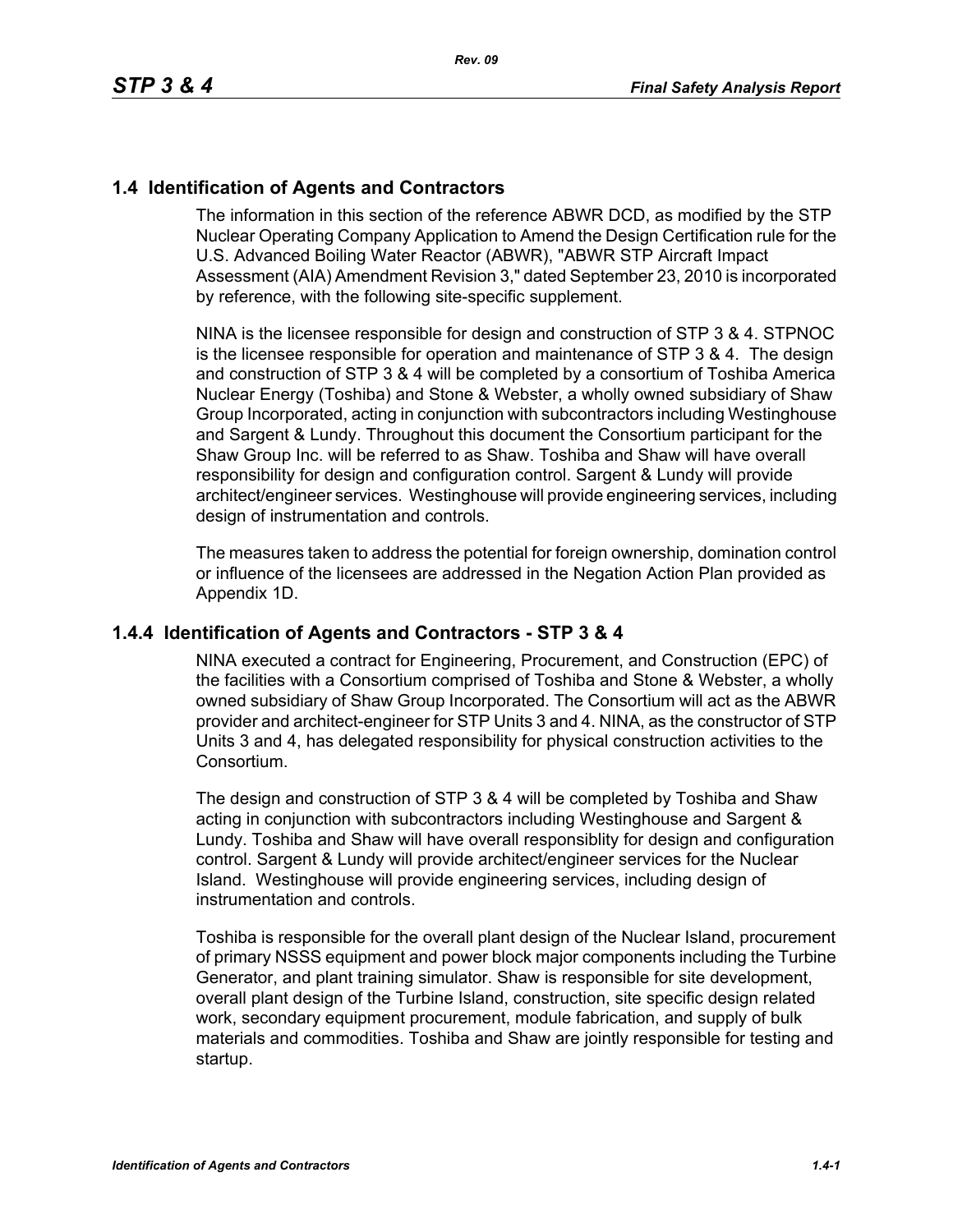# **1.4.4.1 Nuclear Innovation North America LLC**

NINA was formed in 2008. Its focus is to market and promote ABWR nuclear technology, and to develop and construct ABWR nuclear power generation facilities in the U.S. NINA assumed responsibility for the design and construction of STP 3 & 4 in 2011. It organized itself for this purpose by transitioning the previously existing STPNOC organization responsible for the development of STP 3 & 4 from STPNOC to NINA. This transition included the programs, processes and procedures developed by STPNOC for STP 3 & 4. NINA's STP 3 & 4 organization is focused on the design and construction of STP 3 & 4 and coordination with STPNOC for the operation of STP 3 & 4. After the 10CFR52.103(g) finding or authorization for interim operation pursuant to 10CFR52.103(c) is issued, NINA will provide services to STPNOC to support completion of construction.

# **1.4.4.2 STP Nuclear Operating Company**

STPNOC is the operator and license holder of STP 1 & 2 and will be the operator and license holder for STP 3 & 4 upon issuance of the 52.103(g) finding or authorization for interim operation pursuant to 10 CFR 52.103(c). During the construction period STPNOC will provide services to NINA that support the implementation of the Operational Programs and system operations during the test program.

# **1.4.4.3 Toshiba Power Systems Company**

Toshiba Power Systems Company is responsible for the Engineering, Procurement, and Construction (EPC) of STP Units 3 & 4. In this capacity Toshiba has overall project management responsibility for the design and construction of the facility, including support of the Combined License Application (COLA), in conjunction with the subcontractors described below.

Toshiba has extensive experience in the design, construction, and commissioning of the Advanced Boiling Water Reactor (ABWR) worldwide, having participated in the development of the common engineering documents, design of the ABWR systems, and construction of three ABWRs in Japan. The first ABWR plant, Kashiwazaki-Kariwa Unit No. 6, commenced commercial operation in 1996, followed by Unit No.7 in 1997, and Hamaoka Unit No. 5 in January 2005.

## **1.4.4.4 Shaw Group Inc.**

Shaw Group Incorporated, as part of the Consortium, is responsible for the Engineering, Procurement, and Construction (EPC) of STP Units 3 & 4. In this capacity Shaw with Toshiba has overall project management responsibility for the design and construction of the facility, including support of the Combined License Application (COLA), in conjunction with the subcontractors described below.

Shaw is a Fortune 500 company which has been an active participant in the nuclear industry for nearly 60 years, from providing engineering and design services for Shippingport, the nation's first commercial nuclear power plant, to the restart of Tennessee Valley Authority's Browns Ferry Unit 1, which at the time was the largest nuclear construction project in the western hemisphere. Shaw continues to prove its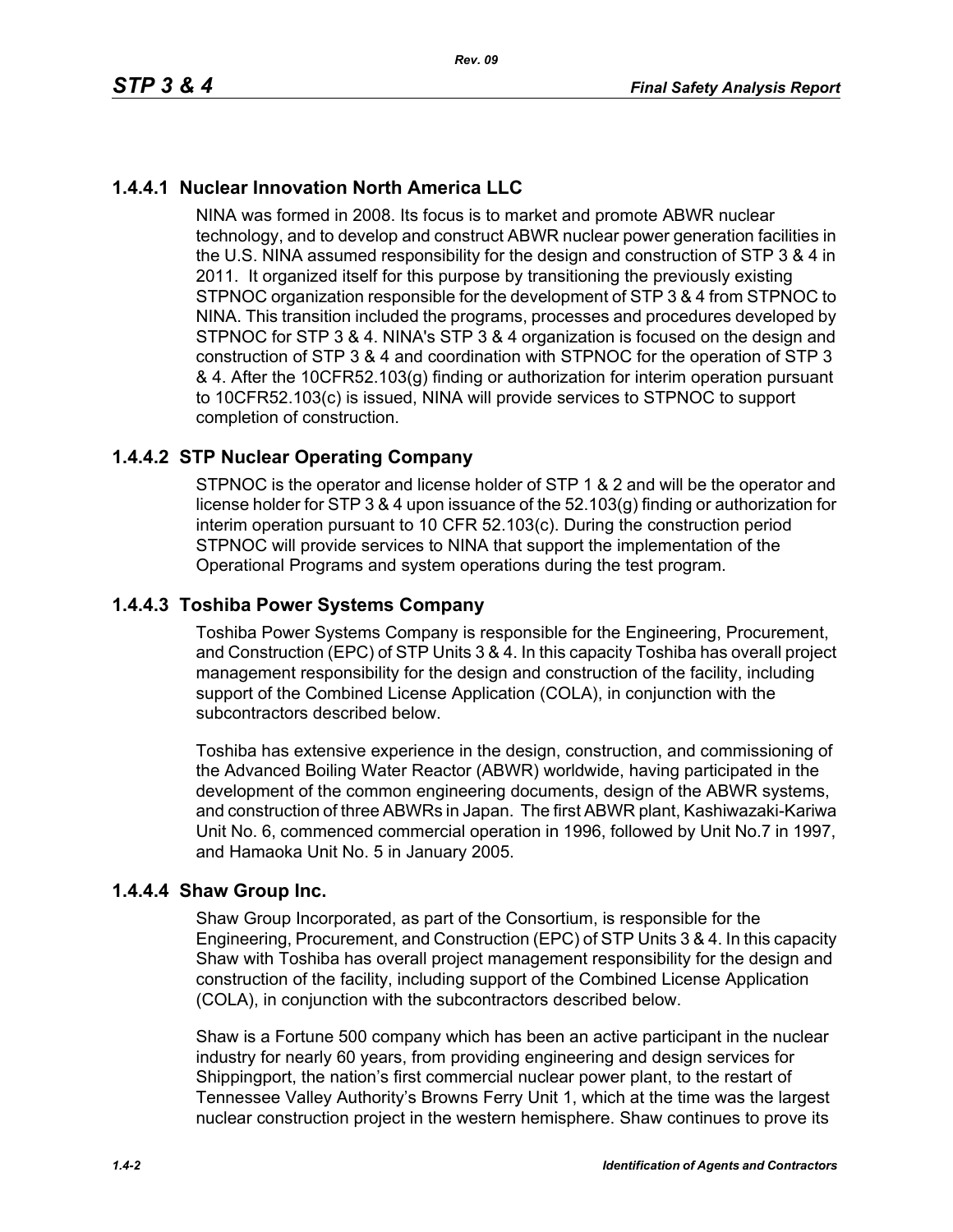leadership role in the nuclear industry by being part of the AP1000 Consortium. Shaw is part of a vertically integrated company, Shaw Group, Inc., which has nearly 180 offices worldwide and over 28,000 employees, of which approximately 3,100 are nuclear professionals offering nuclear services on four continents.

## **1.4.4.5 Westinghouse Electric Corporation**

Westinghouse Electric Corporation (WEC) has significant experience in the design, construction, inspection and maintenance of domestic and international nuclear power plants.

## **1.4.4.6 Sargent & Lundy**

Sargent & Lundy provides engineering services for STP 3 & 4, specifically the design of the Nuclear Island, including the Reactor Building, Control Building, Radwaste Building and Ultimate Heat Sink.

For more than 100 years Sargent & Lundy has provided comprehensive consulting, engineering, design, and analysis for electric power generation and power delivery projects worldwide. Sargent & Lundy has a large, highly experienced staff solely dedicated to the energy business.

## **1.4.4.7 Other Contractors**

Several specialized consultants assisted in developing the COLA.

## **1.4.4.7.1 Tetra Tech NUS, Inc.**

Tetra Tech NUS, Inc. performed data collection and analysis, and prepared sections of the Final Safety Analysis Report (FSAR) and Environmental Report (ER), including socioeconomics/demographics, ecology and ecological impacts of construction and operation, land and water use impacts of construction and operation, transmission system impacts of construction and operation, radiological impacts of operation, uranium fuel cycle and transportation of radioactive materials impacts, and environmental impacts of postulated accidents.

Tetra Tech NUS, Inc. has prepared sections of the FSAR and ER for several Early Site Permit (ESP) and COLAs, including the North Anna and Vogtle ESP applications, and the V.C. Summer and Calvert Cliffs COLAs. In addition, Tetra Tech NUS has prepared ERs for license renewal applications for more than 30 nuclear plants.

## **1.4.4.7.2 MACTEC Engineering and Consulting, Inc.**

MACTEC Engineering and Consulting, Inc. (MACTEC) performed geotechnical field investigations and laboratory testing in support of FSAR Section 2.5, Geology, Seismology, and Geotechnical Engineering. That effort included performing standard penetration tests; obtaining core samples and rock cores; performing cone penetrometer tests, cross-hole seismic tests, and laboratory tests of soil and rock samples; installing ground water observation wells; and preparing a data report.